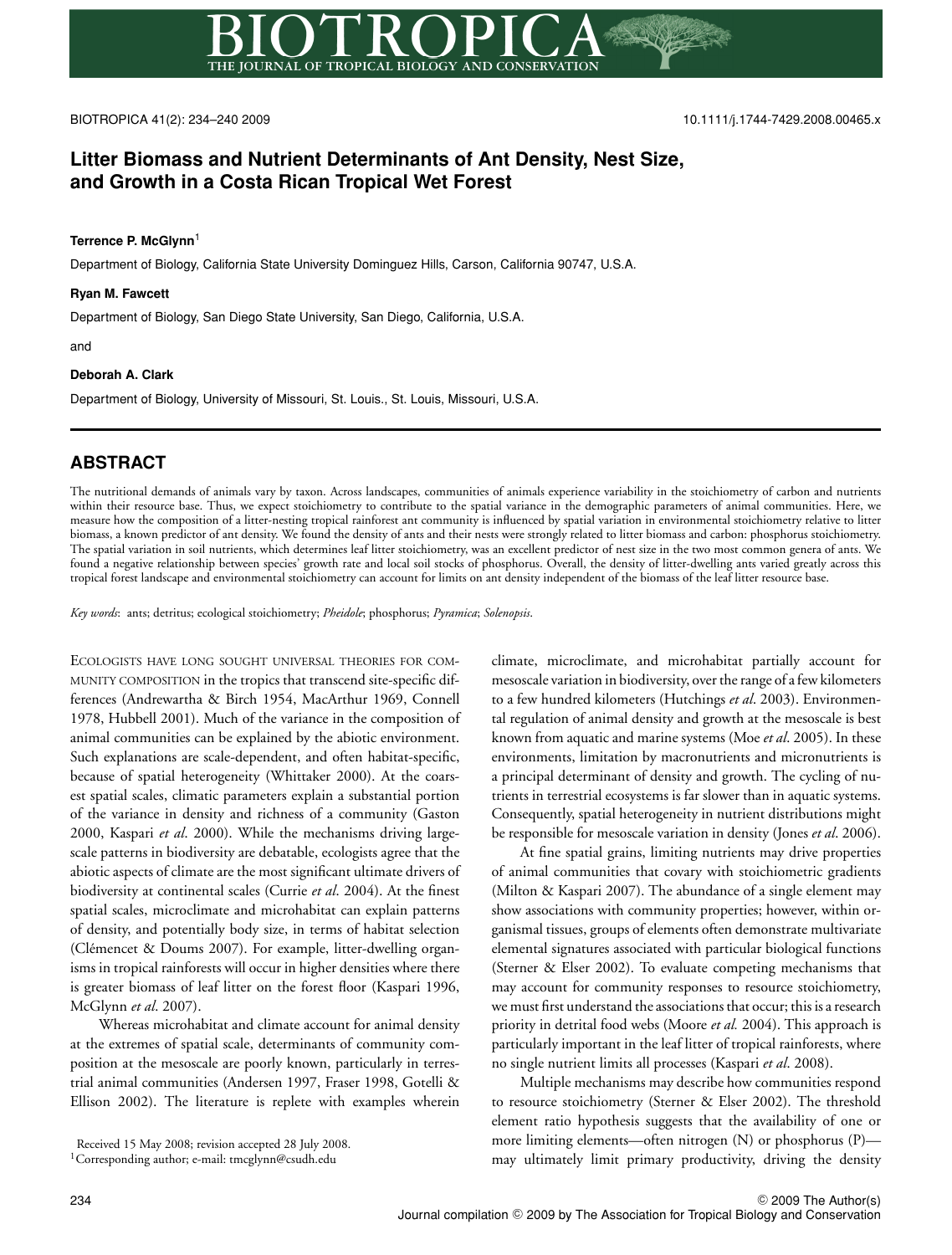of arthropods through classic bottom-up control (Ritchie 2000, Maraun *et al.* 2001, Sterner & Elser 2002, Frost & Elser 2002, McGlynn *et al*. 2007). In environments with primary consumers that are highly calcareous relative to their food supply, such as oribatid mites, calcium (Ca) may also be limiting (Reichle *et al.* 1969, Norton & Behan-Pelletier 1991). The growth rate hypothesis predicts that under P limitation, consumer tissue production is constrained because ribosomal RNA is P-rich (Elser *et al*. 2000, Schade *et al*. 2003). More generally, Sterner and Elser (2002) predicted that faster growing species will occur in high-nutrient sites, which we refer to as the fertility–growth association hypothesis. If a toxic metal such as aluminum (Al) or manganese (Mn) is in particularly high concentrations, animal growth or density may be decreased (Tabak & Gibbs 1991, Delhaize & Ryan 1995, Behmer *et al.* 2005); we refer to this as the toxic element hypothesis. More generally, relatively rare micronutrients such as molybdenum (Mo) or selenium (Se) may also limit or accelerate the process of litter decomposition (Kaspari *et al.* 2008).

Moe *et al*. (2005) recommended investigation of terrestrial insects and detrital food webs as the most fruitful avenues in stoichiometry and community ecology. We find several advantages in focusing on ants nesting within detritus. This guild is ecologically dominant, species rich, and trophically diverse (Hölldobler & Wilson 1990). Diverse ant communities demonstrate high sensitivity to environmental gradients (Andersen & Majer 2004). Entire nests of litter-dwelling ants may be collected as a single ecological unit, with growth rates estimated using the relative proportions of individuals representing the pupal and adult developmental stages (Wilson 1971). Unlike many other invertebrate taxa in detrital food webs, all individual ants can be readily and reliably sorted to species.

The density of litter-dwelling ants increases with litter biomass, which serves as habitat and as the foundation of the food web supplying ants with prey. Because the biomass of litter can only account for a fraction of the variance in ant densities, we may expect additional variation to be explained by resource stoichiometry. We are only starting to describe regional gradients in environmental stoichiometry (Reich 2005). According to reviews (Sterner & Elser 2002, Moe *et al.* 2005), no prior study has evaluated the relationships between environmental stoichiometry and the composition of a terrestrial animal community. Here, we test whether spatial heterogeneity in nutrient availability can account for variance in ant density, nest size, and growth rates across a tropical rain forest landscape, in a site where soil P predicts the density of the litter arthropod fauna (McGlynn *et al*. 2007). Across this site, soil stoichiometry is spatially coupled with the stoichiometry of leaf litter (Wood *et al*. 2006), the resource base of ants supported by the detrital food web. We evaluate associations among litter biomass, local soil nutrients, and the litter ant community in the context of the above-described hypotheses: Fertility–growth association, growth rate, threshold element, and toxic element. The discovery of such associations may narrow the picture for the contextualization of future experiments to explain how spatial variation higher up in the food chain may be caused by spatial variation in resource stoichiometry.

### **METHODS**

Our study was a located in lowland tropical rain forest at the La Selva Biological Station, Costa Rica (10°26' N, 84°00' W; 37-150 m asl, mean annual rainfall 4 m; www.ots.ac.cr/en/laselva). In May–June 2004, we sampled the litter-nesting ant fauna at eighteen 0.5-ha plots set out in a stratified-block design across the major edaphic gradients (slope, soil type) of a *ca* 500-ha old-growth forest landscape. Inter-plot distances ranged to multiple kilometers (the CARBONO Project plots; Clark & Clark 2000). We used a standardized intensive sampling protocol (McGlynn 2006). We removed all fine litter (leaf and reproductive material, twigs < 1 cm diameter) from ten  $1-m^2$  quadrats spaced at 10-m intervals in a linear transect along the length of each plot; for slope plots, samples of ants and soils were taken from the ridgetop to minimize variance in edaphic properties. Within 12 h after collection, the litter was searched exhaustively for all ant nests; the ant samples were stored in 95 percent ethyl alcohol until analysis. We define a nest as a group of conspecific ants containing adults and brood and cohabiting a single structural element of the leaf litter, such as a twig, curled-up leaf, or seedpod. Between September 2004 and June 2006, all ants were identified to species or morphospecies using identification tools available at www.evergreen.edu/ants (authored by J.T. Longino). The contents of the nests were counted, including all castes of pupae and adults.

Soil chemistry was determined for each plot based on compositing six regularly spaced soil cores (0–10 cm depth) inside the  $50 \times 100$  m plot. After being air-dried, sieved (2 mm) and ground, the samples were analyzed at the Institute of Soil Science and Forest Nutrition, University of Göttingen, Germany (see Veldkamp et al. 2003). Total carbon (C) and total N were analyzed with a CHN analyzer and total P by  $HNO<sub>3</sub>$ -pressure extraction and ICP-AES (Inductively Coupled Plasma Atomic Emission Spectroscopy); indices of available P have been found to be poorly related to ecosystem function at this site (*cf*., Powers*et al*. 2005). Soil stocks of C, P, and N were calculated from mean concentrations, adjusted by mean values for bulk density on each soil type, and were expressed as molar ratios (C: N, C: P). Concentrations of Al, Ca, iron (Fe), potassium (K), magnesium (Mg), and Mn were measured with a Varian SpectrAA  $\circledast$  Atomic Absorption Spectrometer using 1M NH<sub>4</sub>Cl percolation.

Six mo prior to ant sampling, in each of the 18 plots, fine litterfall was collected every 2 wk in nine evenly spaced pairs of 0.25- $m^2$  litter traps, one a mesh bag 0.8 m above the ground, the other a ground-level quadrat from which the larger leaf litter items (> 50 cm) were collected. The collected litter was separated by component (leaves, twigs < 1 cm diameter, reproductive litter such as flowers and fruits) and dried to constant mass at 65◦C. The nutrient content of these plot-level litter samples was assayed over a time series; soil C: N: P stoichiometry was shown to serve as an excellent time-integrated indicator of litter stoichiometry at the plot level (Wood *et al*. 2005).

To estimate the biomass of standing fine litter (leaves  $+$  reproductive litter  $+$  twigs  $< 1$  cm diameter) on the forest floor at the time of ant sampling, the litter collected from each  $1-m^2$  plot was weighed for fresh mass, and a representative subsample was dried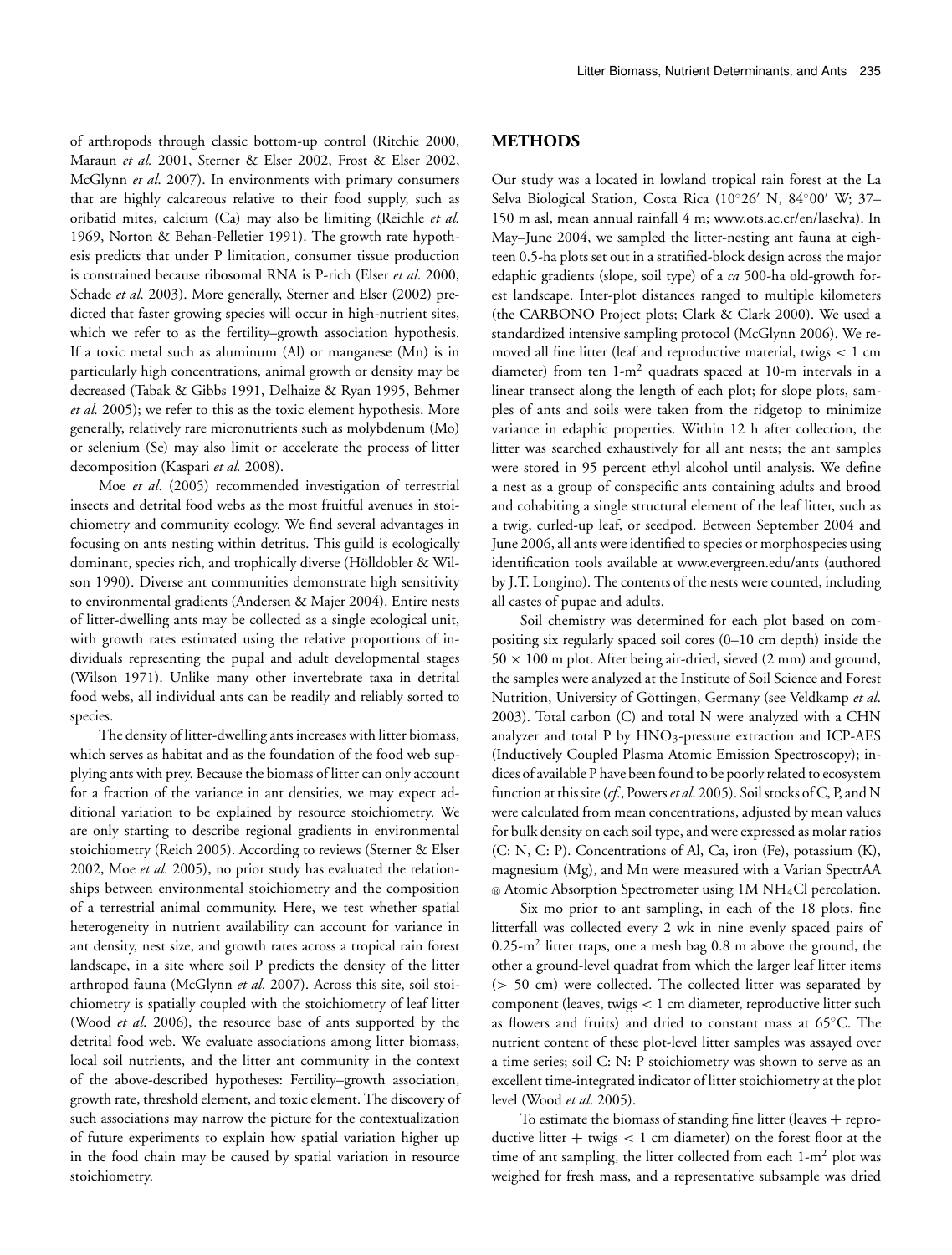to constant mass at 65◦C (the entire sample volumes were too large to process in toto). The density of litter-dwelling detritivores (potential prey of ants such as collembola and mites) at each site was obtained from McGlynn *et al.* (2007). The density of workers was calculated using mean adult workers/m2.

Analyses were performed with PISTE (Vaudor, A., 2000, English version 3.1.2, Univ. of Montreal, Canada) and JMP 5.1.2 (SAS Institute 2004, Cary, NC). We developed an *a priori* path model incorporating known and hypothesized relationships among litter biomass, nutrients, and faunal densities (Kaspari 1996, Moore *et al*. 2004, Wood *et al.* 2006, McGlynn *et al*. 2007). We structured the path model to evaluate the relative influence of biomass inputs and the nutrients associated with the toxic element and threshold element hypotheses.

Demographic measures of ants must additionally take into account their social biology, as nests function as ecological units. We evaluated nest density (nests/ $m<sup>2</sup>$ ) and nest size (adult workers/nest). We separately evaluated mean nest density and mean nest size for the three most abundant litter-nesting genera (*Pheidole, Solenopsis,* and *Pyramica*), as well as all of the remaining genera pooled together. To ensure adequate characterization of a taxon in each site, in this analysis we excluded any data for a taxon from a site if the taxon was represented by fewer than three nests.

Whereas our functional hypotheses related to total ant densities were evaluated by path modeling, there was scant *a priori* basis for modeling nest density and size. Instead, we employed a model selection approach using best subsets multiple regression (BSR) to identify the model with the lowest mean square error (MSE), to a maximum of three variables. The selected models were used to conduct multiple regression for analysis. These analyses were conducted independently for each genus in an attempt to account for differences in life history related to nest size.

To estimate nest growth, we divided the size of the future workforce (number of worker pupae) by the size of the existing workforce (number of worker adults). This indicator can be used to compare nest growth rates across plots and across taxa (Kaspari 1996, McGlynn 2006). This analysis was conducted at the level of the nest, the plot, and within each of the genus-level categories. To evaluate the growth rate hypothesis, predicated on its assumptions being met (as we did not measure RNA P content), we related each growth measure to soil C:P using univariate regression.

To test the fertility–growth association hypothesis, we compared the growth rates of the most common species to the mean soil C:P of the plots where the nests of those species occurred. The seven species in this analysis were those sampled at least 15 times, a reasonable estimate of the number of samples required to be representative of the range in the population (Dytham 2003).

#### **RESULTS**

ANT DENSITIES.—The results from the *a priori* path model indicated C:P stoichiometry and leaf litter biomass inputs significantly accounted for variance in ant densities among sites (Fig. 1), with large path coefficients for both litter variables (litterfall rate and standing biomass) as well as C:P stoichiometry.



FIGURE 1. *A priori* path model of relationships among biomass inputs, resource stoichiometry, and ant density. Statistically significant paths are indicated with their corresponding path coefficients (\* indicates  $P < 0.05$ ; \*\*,  $P < 0.01$ ; ∗∗∗, *P* < 0.001). Arrows indicate positive associations and terminal circles indicate negative associations. The magnitudes of the connecting lines are associated with the magnitudes of the path coefficient.

NEST DENSITIES.—From the total sample of  $180 \text{ m}^2$  of forest floor, we collected 357 entire nests, representing 21 ant genera and 68 species (Table S1). Worker density was well associated with nest density ( $R^2 = 0.77$ ,  $F_{1,16} = 54.8$ ,  $P < 0.0001$ ;  $y = 31.3x +$ 34.9).

The nest densities of the ant taxa were independent of one another, aside from a positive association between *Pheidole* and *Solenopsis* (Kendall's Tau 0.47;  $P = 0.01$ ). For these two genera, nest density was strongly related to the biomass of standing fine litter (Table 1). Among plots, the mean nest density per  $m<sup>2</sup>$  quadrat ranged from 0.6 to 3.6 nests/m<sup>2</sup>, with a mean of  $2.1/m^2$ . Much of the variance in the nest density was predicted by the standing fine litter biomass present at the time of sampling ( $R^2 = 0.45$ ,  $F_{1,16} =$ 13.1, *P* < 0.01). Nest density was not, however, associated with the total fine litterfall inputs over the prior 6 mo ( $R^2 = 0.11$ ,  $F_{1,16} =$ 2.1,  $P = 0.17$ ).

NEST SIZE.—Nest size varied considerably across plots (plot-level means 16.3–53.8 ants/nest; mean 31.5 ants/nest,  $SD = 9.2$ ,  $N =$ 18 plots). Nest size was not associated with the mean fine litter biomass present at a plot ( $R^2$  < 0.01); in fact an outlying plot with the greatest litter biomass had the smallest nests. The predictors of nest size varied by taxa (Table 1). The most parsimonious model for *Pheidole* nest sizes identified associations with soil C:P and soil Fe concentrations, whereas the most parsimonious model for *Solenopsis* included soil Fe and soil Mg.

NEST GROWTH.—Pooling all nests per plot, growth rates did not vary with soil C:P. The mean number of pupal workers per adult workers per plot was unrelated to soil C:P at the plot ( $R^2 = 0.06$ ;  $F_{1,16} = 1.06, P = 0.32$ . Similarly, no association with plot soil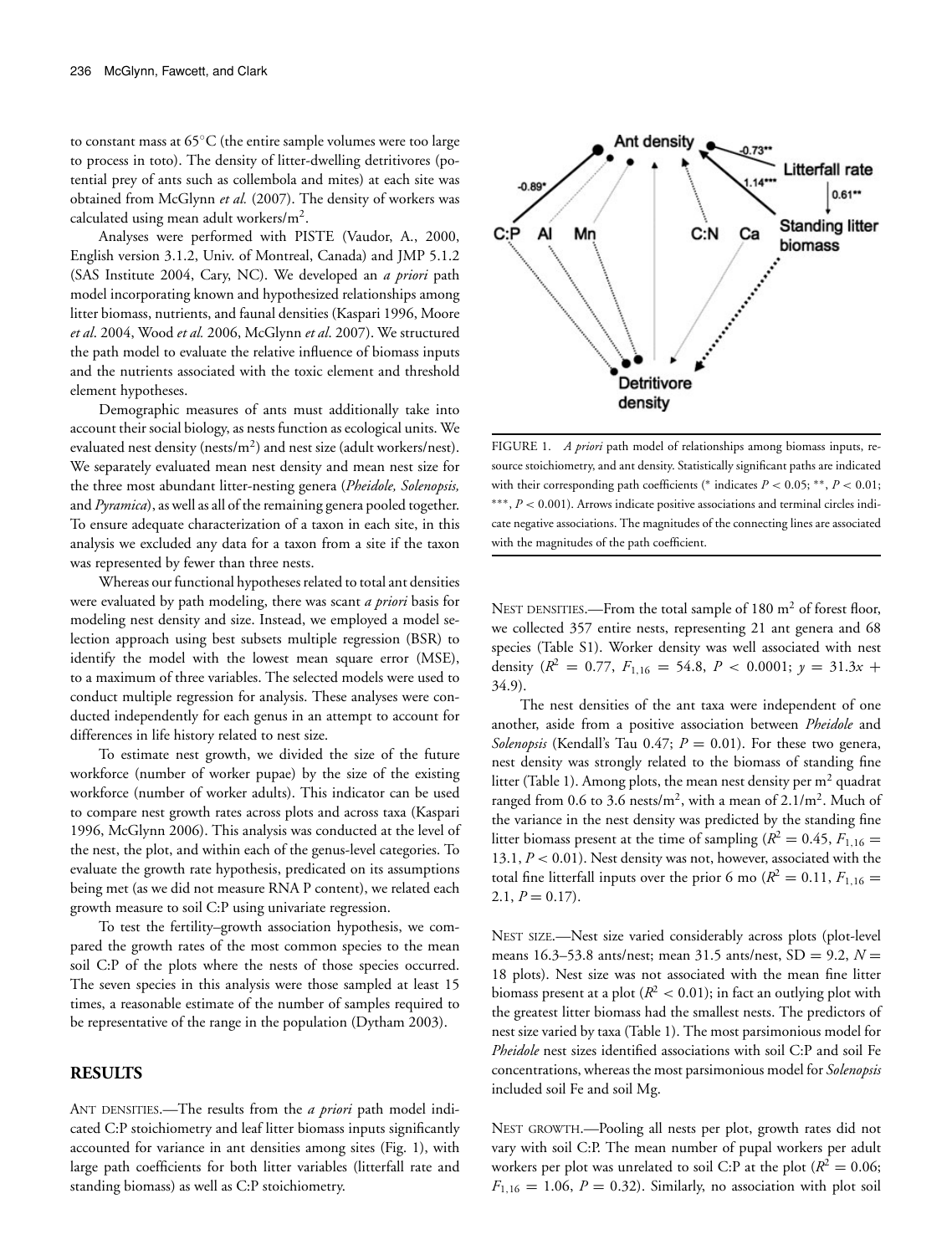| Group        |              | Nest density                                          |       |           |                |               |                  |              | Nest size                                   |       |            |            |               |                  |  |
|--------------|--------------|-------------------------------------------------------|-------|-----------|----------------|---------------|------------------|--------------|---------------------------------------------|-------|------------|------------|---------------|------------------|--|
|              |              | variable(s)                                           | $R^2$ |           | MSE $R^2$ adj. | $F_{\rm DF}$  | $\boldsymbol{P}$ |              | variable(s)                                 | $R^2$ | MSE        | $R^2$ adj. | $F_{\rm DF}$  | $\boldsymbol{P}$ |  |
| Pheidole     |              | 1 Log fine litter biomass                             |       | 0.36 5.06 |                |               |                  |              | Soil C:P                                    | 0.39  | 12.82      |            |               |                  |  |
|              |              | 2 Log fine litter biomass, soil Ca                    |       | 0.42 4.99 |                |               |                  |              | 2 Soil C:P, soil Fe 0.46 12.46              |       |            | 0.39       | $6.43_{2.15}$ | 0.009            |  |
|              |              | 3 Log fine litter biomass,<br>soil Ca. soil Al        |       | 0.48 4.88 | 0.38           | $4.37_{3,14}$ | 0.02             |              |                                             |       |            |            |               |                  |  |
| Pyramica     | $\mathbf{0}$ |                                                       |       |           |                |               |                  | $\mathbf{0}$ |                                             |       |            |            |               |                  |  |
| Solenopsis   |              | 1 Log fine litter biomass                             |       | 0.48 2.39 |                |               |                  |              | Soil Mg                                     |       | 0.40 17.49 |            |               |                  |  |
|              |              | 2 Log fine litter biomass, soil C:N 0.65              |       | 2.00      |                |               |                  |              | 2 Soil Mg, soil Fe                          |       | 0.62 14.53 |            |               |                  |  |
|              |              | 3 Log fine litter biomass,<br>soil Ca, soil Al        | 0.80  | 1.60      | 0.75           | $18.1_{3,14}$ | < 0.0001         | 3            | Soil Mg, soil Fe, 0.81 10.86<br>log soil Mn |       |            | 0.75       | $13.9_{3,10}$ | 0.0007           |  |
| Other genera | -1           | Soil C:N                                              | 0.38  | 1.97      |                |               |                  | $\mathbf{0}$ |                                             |       |            |            |               |                  |  |
|              |              | 2 <i>Soil C:N</i> , log fine litter biomass 0.48 1.87 |       |           | 0.41           | $6.88_{2,15}$ | 0.008            |              |                                             |       |            |            |               |                  |  |

TABLE 1. *Selection of the most parsimonious BSR (best sets regression) for nest density and nest size against litter biomass and nutrient variables. Negative associations are in italics; groups with zero variables did not have significant associations with the models selected for analysis. MSE: mean square error.*

C:P was shown by either the mean number of pupal workers per plot ( $R^2 = 0.07$ ;  $F_{1,16} = 1.29$ ,  $P = 0.27$ ) or by the mean number of worker pupae per nest ( $R^2 = 0.14$ ;  $F_{1,16} = 2.60$ ,  $P = 0.13$ ). Among the most common species (the only ones which could be analyzed in this fashion), there was a strong positive relationship between species' mean rates of nest growth and the mean soil C:P at the plots where their nests were collected (Fig. 2).

### **DISCUSSION**

As expected, the densities of ants and their nests were associated with litter biomass. We set out to discover whether additional variance in ant densities were associated with landscape-scale variation in soil stoichiometry. We found that site-specific properties of nutrient limitation also account for the abundance of ants and the sizes of their nests. These correlative relationships may be explained by a multitude of mechanisms, as nutrient concentrations of soil cascade into the tissues of ants through multiple trophic levels. Our results are informative for the hypotheses we set out to evaluate, and we glean some additional insights from the cumulative findings.

The most common litter-nesting ant species in our samples demonstrated differences in growth rates that corresponded with their occurrence along the soil and litter phosphorus gradient in this forest. Competition theories, taking into account differential abilities to exploit high resource environments, might explain this observed pattern (Tilman 1994, Sterner & Elser 2002). Landscapescale variation in stoichiometry may result in selection for withinguild stoichiometric specialists. However, even the most common ant species in our study cannot yet be assessed in terms of possible differences in diet (Wilson 2005). It is possible that some of these species specialize upon a prey base specific to litter in different stages of decomposition, reflecting shifts in the stoichiometry of the resource base (Moore *et al*. 2004).

We found that ant demographic characteristics vary along the soil and litter C:P gradient in this forest. The sizes of ant nests were predicted by C:P in the most abundant genus, *Pheidole*, even though there was no effect upon the total density of ants per square meter. In other words, C:P does not change the total number of



FIGURE 2. Mean nest growth of the most common species relative to soil C:P at nest sites. Nest growth was measured by dividing the number of pupal workers by the number of adult workers. The mean soil C:P at the nest sites was measured by taking the mean of all of the soil C:P values for the plots where nests of that species were collected. The species abbreviations are as follows: PhFl = *Pheidole flavens*, PhNg = *Pheidole nigricula*, PhRg = *Pheidole rugosus*, PhTe = *Pheidole tennantae*, PyTr = *Pyramica trieces*, PyMy = *Pyramica myllorhapha*, So07 = *Solenopsis* JTL-07.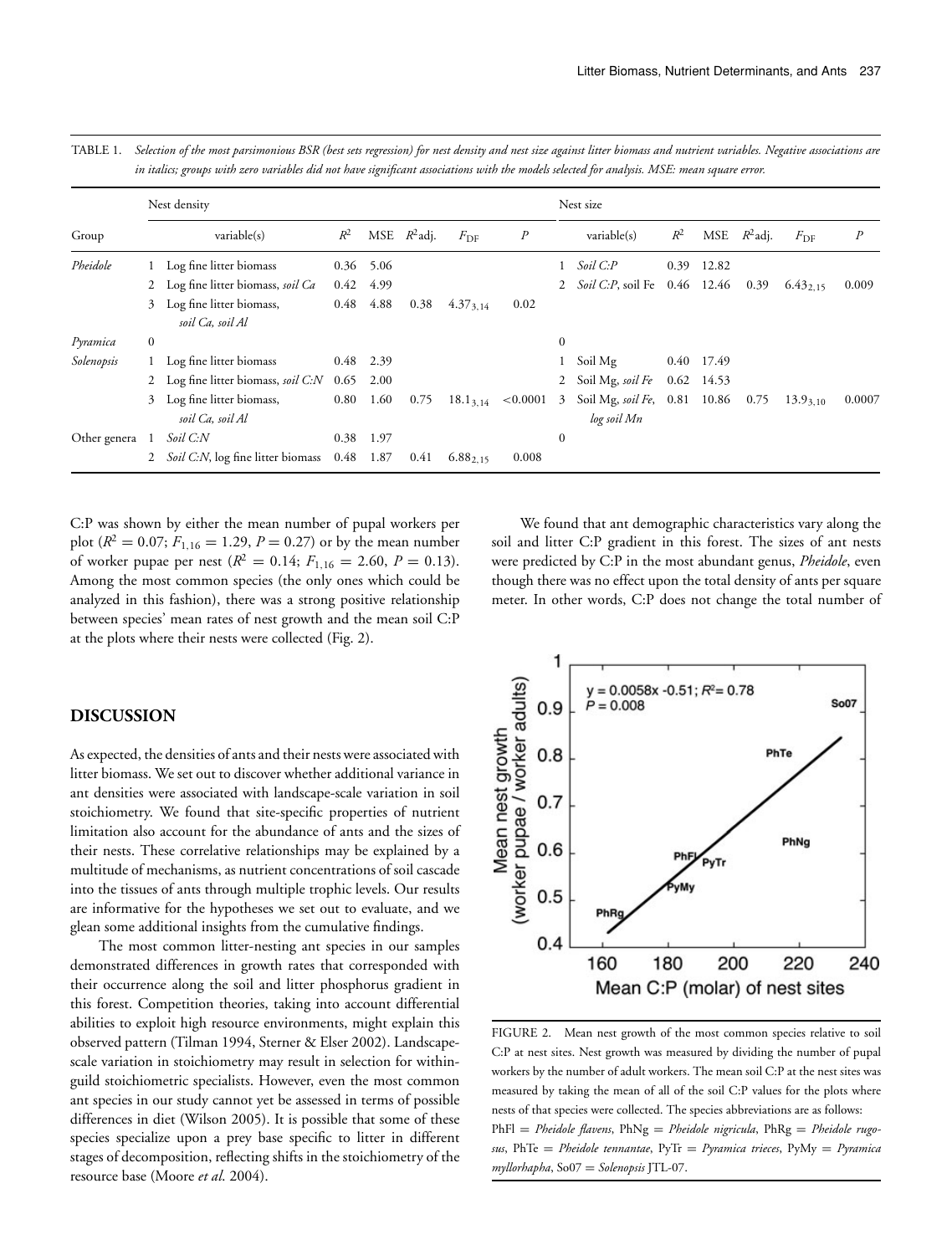ants, but C:P altered how these ants are distributed among nests in this one common genus. Viewed simplistically, nest size may be viewed as a long-term integrated measure of nest growth. But the nest size of litter ants must be interpreted in light of their reproductive biology. It is highly likely that the nests of most species reproduce by budding or fission (Byrne 1994, McGlynn 2006). The decision to reproduce a nest by fragmentation is not simple, and probably involves factors such as within-nest conflicts of interest, competition, and the availability of food and nests (Peeters & Ito 2001).

The fact that *Pheidole* nest sizes varied with C:P, but not the total number of ants, indicated that the threshold size triggering the behavioral decision to split a nest apart was greater in high P environments. This is best explained by the increase in the cost of central-place foraging when resource densities are lower (Bernstein 1975). Because the density of ant prey is greater in P-rich sites (McGlynn *et al*. 2007), it is reasonable to expect an associated increase in nest size because the colonies will be less constrained by the inefficiencies of searching for food for longer durations and at greater distances from their nests.

It is generally thought that P limits primary productivity at our research site, as in many other tropical rainforests (Vitousek & Sanford 1986, Powers *et al*. 2005, but see Porder *et al.* 2007). P limitation of faunal productivity may be more widespread than has been generally recognized (Jeyasingh & Weider 2005, Wassen *et al*. 2005). The growth rate hypothesis is a promising mechanistic explanation for the relationship between soil C:P and litter-arthropod densities we have found at this site (McGlynn *et al.* 2007). We expected growth rates of all ants as a single group would be explained by C:P, but our estimate of growth from pooling together all species at the nest and plot levels demonstrated no such association.

We were surprised to find an overt opposite to the prediction of the fertility–growth association hypothesis. The tightness of this relationship suggests that P, or another factor highly correlated with P, is responsible for the distribution of ant species. This relationship is enigmatic, particularly in light of the fact that arthropod densities at La Selva are negatively associated with soil C:P (McGlynn *et al*. 2007). Several non-mutually-exclusive explanations are plausible. Stocks of arthropods do not necessarily correlate with fluxes, and high-density populations might be growing slowly. The decomposition rate of leaf litter may be greater when litter is rich in P (Wood *et al*. 2005), depriving arthropods of habitat while rates of mineralization and productivity of non-ant-prey organisms may increase. It is possible that ants exert top–down control in a trophic cascade, such that high topsoil P is actually the cause of ants indirectly increasing the decomposition of litter, facilitating P mineralization. Alternatively, the presence of common species in high P environments that grow slowly may be a consequence of greater competition, often cited as the 'hallmark of ant ecology' (Hölldobler & Wilson 1990). All organisms must allocate their energy among maintenance, growth, reproduction, and defense. Though P-rich sites offer more prey, the energy gained from prey might be spent on competitive interactions, and less common species may be those that grow more rapidly in high P environments.

Sets of soil nutrients significantly account for more variance in the size of ant nests than do either the biomass of standing fine litter or total fine litterfall inputs. In short, ant nest size is determined by the quality of resource more than the quantity of resource. Under the threshold element hypothesis, we considered that Ca may be limiting because of the high densities of oribatid mites, a preferred prey item of the common litter *Pheidole* (Wilson 2005). We found no support for Ca as a limiting element, as Ca was inversely related to nest densities of *Pheidole*, which consumes Carich oribatid mites. Ca may not be a limiting nutrient for oribatid mites at La Selva. Alternatively, soil Ca may redirect the process of litter decomposition into a branch of the food web that does not include ants.

In summary, we have found that the heterogeneous distribution of nutrients across a tropical rain forest landscape explains much of the heretofore unaccounted variation in the density and size of ant nests within this forest. Mechanistic explanations will require integrative study of stoichiometry, physiology, litter processes, and food web structure. The natural history of tropical rain forest detrital systems (Moore *et al*. 2004), including the ants and their prey, remains in the descriptive phase. The associations we found highlight the limiting role of P in tropical forests while reinforcing the working hypothesis (Kaspari *et al.* 2008) that spatial differences in the relative abundance of several elements work in a non-linear fashion to direct the distribution of nutrients and energy in detrital food webs.

# **ACKNOWLEDGMENTS**

Support for the CARBONO Project plots and the long-term litterfall measurements was provided by the National Science Foundation (DEB-9629245), the Andrew W. Mellon Foundation, and Conservation International's TEAM Initiative. T.P.M. and D.A.C. were partially supported by NSF (EAR-0421178) during manuscript preparation; T.P.M. and R.M.F. were partially supported by NSF (OISE- 0526561); R.M.F. was supported by a Ronald McNair Scholarship; T.P.M. was supported by a Sally Casanova Memorial RSCAAP grant. C. Camacho, A. Esparza, D. J. Salinas, N. Siddall, and G. Wenner contributed to the field and laboratory research.

## **SUPPORTING INFORMATION**

Additional Supporting Information may be found in the online version of this article:

### TABLE S1. *The frequency of ant nests collected, sorted by the density of each species.*

Please note: Wiley-Blackwell are not responsible for the content or functionality of any supporting materials supplied by the authors. Any queries (other than missing material) should be directed to the corresponding author for the article.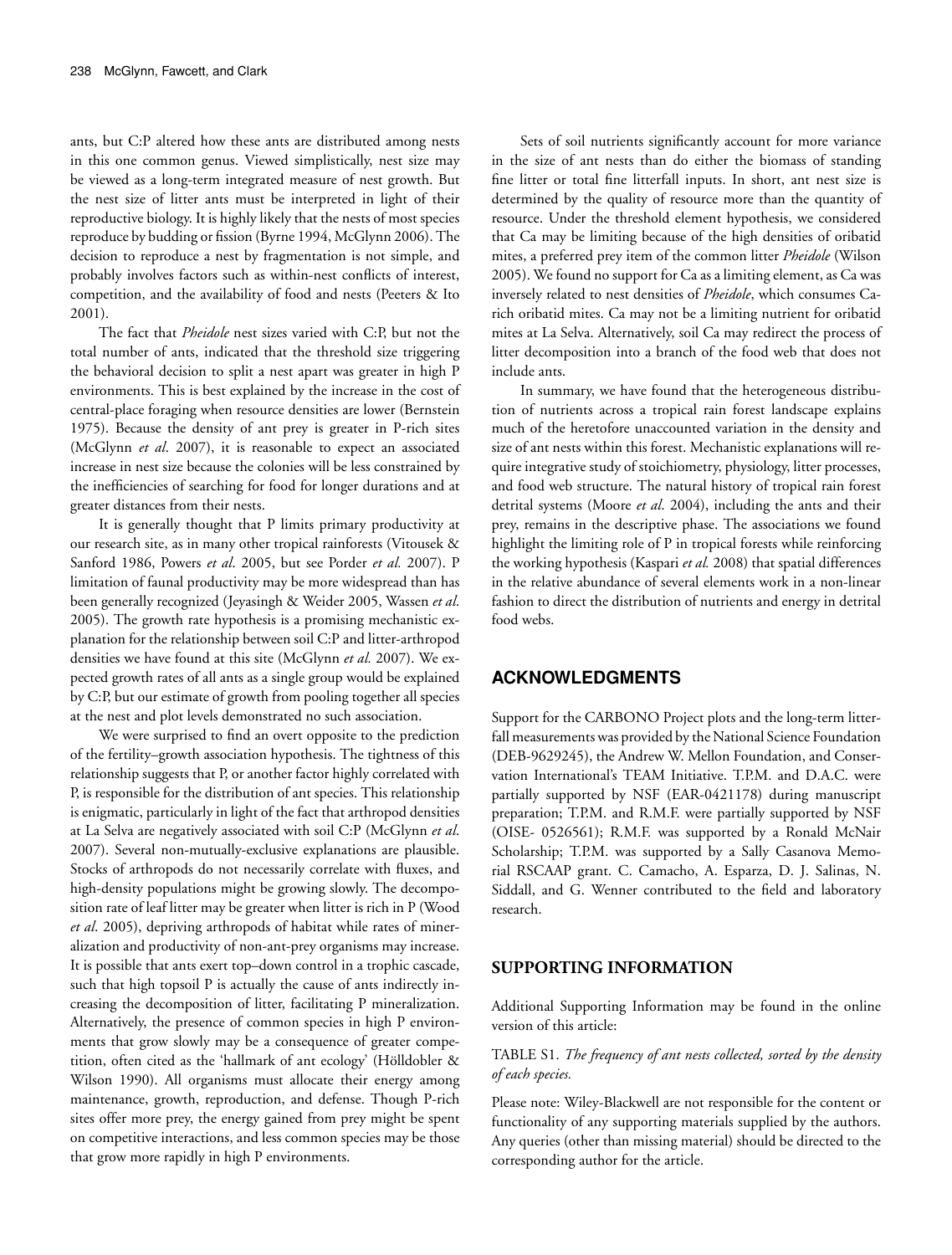# **LITERATURE CITED**

- ANDERSEN, A. N. 1997. Using ants as bioindicators: Multiscale issues in ant community ecology. Cons. Ecol. 1: 8. http://www.consecol.org/ vol1/iss1/art8/.
- ANDERSEN, A. N., AND J. D. MAJER. 2004. Ants show the way Down Under: Invertebrates as bioindicators in land management. Front. Ecol. Environ. 2: 291–298.
- ANDREWARTHA, H. G., AND L. C. BIRCH. 1954. The distribution and abundance of animals. University of Chicago Press, Chicago, Illinois.
- BEHMER, S. T., C. M. LLOYD, D. RAUBENHEIMER, J. STEWART-CLARK, J. KNIGHT, R. S. LEIGHTON, F. A. HARPER, AND J. A. C. SMITH. 2005. Metal hyperaccumulation in plants: mechanisms of defense against insect herbivores. Func. Ecol. 19: 55–66.
- BERNSTEIN, R. A. 1975. Foraging strategies of ants in response to variable food density. Ecology 56: 213–219.
- BYRNE, M. M. 1994. Ecology of twig-dwellings ants in a wet lowland tropical forest. Biotropica 26: 61–72.
- CLARK, D. B., AND CLARK, D. A. 2000. Landscape-scale variation in forest structure and biomass in a tropical rain forest. For. Ecol. Man. 137: 185–198.
- CLÉMENCET, J., AND C. DOUMS. 2007. Habitat-related microgeographic variation of worker size and colony size in the ant*Cataglyphis cursor*. Oecologia 152: 211–218.
- CONNELL, J. H. 1978. Diversity in tropical rain forests and coral reefs. Science 199: 1302–1310.
- CURRIE, D. J., G. G. MITTELBACH, H. V. CORNELL, R. FIELD, J. GUÉGAN, B. A. HAWKINS, D. M. KAUFMAN, J. T. KERR, T. OBERDORFF, E. O'BRIEN, AND J. R. G. TURNER. 2004. Predictions and tests of climatebased hypotheses of broad-scale variation in taxonomic richness. Ecol. Lett. 7: 1121–1134.
- DELHAIZE, E., AND P. R. RYAN. 1995. Aluminum toxicity and tolerance in plants. Plant Physiol. 107: 315–321.
- DYTHAM, C. 2003. Choosing and using statistics, 2nd edition. Blackwell, Malden, Massachusetts.
- ELSER, J. J., R. W. STERNER, E. GOROKHOVA, W. F. FAGAN, T. A. MARKOW, J. B. COTNER, J. F. HARRISON, S. E. HOBBIE, G. M. ODELL, AND L. W. WEIDER. 2000. Biological stoichiometry from genes to ecosystems. Ecol. Lett. 3: 540–550.
- FRASER, R. H. 1998. Vertebrate species richness at the mesoscale: Relative roles of energy and heterogeneity. Global Ecol. Biogeogr. 7: 215– 220.
- FROST, P. C., AND J. J. ELSER. 2002. Growth responses of littoral mayflies to the phosphorus content of their food. Ecol. Lett. 5: 232–240.
- GASTON, K. J. 2000. Global patterns in biodiversity. Nature 405: 220– 227.
- GOTELLI, N. J., AND A. M. ELLISON. 2002. Biogeography at a regional scale: Determinants of ant species density in New England bogs and forests. Ecology 83: 1604–1609.
- HÖLLDOBLER, B., AND E. O. WILSON. 1990. The ants. Belknap Press of Harvard University Press, Cambridge, Massachusetts.
- HUBBELL, S. P. 2001. The unified neutral theory of biodiversity and biogeography. Princeton University Press, Princeton, New Jersey.
- HUTCHINGS, M. J., E. A. JOHN, AND D. K. WIJESINGHE. 2003. Toward understanding the consequences of soil heterogeneity for plant populations and communities. Ecology 84: 2322–2334.
- JEYASINGH, P. D., AND L. J. WEIDER. 2005. Phosphorus availability mediates plasticity in life-history traits and predator-prey interactions in *Daphnia*. Ecol. Lett. 8: 1021–1028.
- JONES, M. J., H. TUOMISTO, D. B. CLARK, AND P. OLIVAS. 2006. Effects of mesoscale environmental heterogeneity and dispersal limitation on floristic variation in rain forest ferns. J. Ecol. 94: 181– 195.
- KASPARI, M. 1996. Testing resource-based models of patchiness in four Neotropical litter ant assemblages. Oikos 76: 43–454.
- KASPARI, M., S. O'DONNELL, AND L. ALONSO. 2000. Three energy variables predict ant abundance at a geographic scale. Proc. Roy. Soc. Lond. B. 267: 485–490.
- KASPARI, M., M. N. GARCIA, K. E. HARMS, M. SANTANA, S. J. WRIGHT, AND J. B. YAVITT. 2008. Multiple nutrients limit litterfall and decomposition in a tropical forest. Ecol. Lett. 11: 35–43.
- MACARTHUR, R. H. 1969. Patterns of communities in the tropics. Biol. J. Linn. Soc. 1: 19–30.
- MARAUN, M., J. ALPHEI, P. BESTE, M. BONKOWSKI, R. BURYN, S. MIGGE, M. ETER, M. SCHAEFER, AND S. SCHEU. 2001. Indirect effects of carbon and nutrient amendments on the soil meso- and microfauna of a beechwood. Biol. Fertil. Soils 34: 222–229.
- MCGLYNN, T. P. 2006. Ants on the move: Resource limitation of a litter-nesting ant community in Costa Rica. Biotropica 38: 419–427.
- MCGLYNN, T. P., R. R. DUNN, D. J. SALINAS, T. E. WOOD, D. LAWRENCE, AND D. A. CLARK. 2007. Phosphorus limits tropical rainforest litter fauna. Biotropica 39: 50–53.
- MILTON, Y., AND M. KASPARI. 2007. Bottom-up and top-down regulation of decomposition in a tropical forest. Oecologia 153: 163– 172.
- MOE, S. J., R. S. STELZER, M. R. FORMAN, W.S DAUFRESNE, AND T. YOSHIDA. 2005. Recent advances in ecological stoichiometry: Insights for population and community ecology. Oikos 109: 29–39.
- MOORE, J. C., E. L. BERLOW, D. C. COLEMAN, P. C. RUITER, Q. DONG, A. HASTINGS, N. C. JOHNSON, K. S. MCCANN, K. MELVILLE, P. J. MORIN, K. NADELHOFFER, A. D. ROSEMOND, D. M. POST, J. L. SABO, K. M. SCOW, M. J. VANNI, AND D. H. WALL. 2004. Detritus, trophic dynamics and biodiversity. Ecol. Lett. 7: 584–600.
- NORTON, R. A., AND V. M. BEHAN-PELLETIER. 1991. Calcium carbonate and calcium oxalate as cuticular hardening agents in oribatid mites (Acari: Oribatida). Can. J. Zool. 69: 1504–1511.
- PEETERS, C., AND F. ITO. 2001. Colony dispersal and the evolution of queen morphology in Hymenoptera. Ann. Rev. Entomol. 46: 601– 630.
- PORDER, S., P. M. VITOUSEK, O. A. CHADWICK, C. P. CHAMBERLAIN, AND G. E. HILLEY. 2007. Uplift, erosion and phosphorus limitation in terrestrial ecosystems. Ecosystems 10: 158–170.
- POWERS, J. S., K. K. TRESEDER, AND M. T. LERDAU. 2005. Fine roots, arbuscular mycorrhizal hyphae and soil nutrients in four Neotropical rain forests: Patterns across large geographic distances. New Phytol. 165: 913– 921.
- REICH, P. B. 2005. Global biogeography of plant chemistry: Filling in the blanks. New Phytol. 168: 263–266.
- REICHLE, D. E., M. H. SHANKS, AND D. A. CROSSLEY JR. 1969. Calcium, potassium and sodium content of forest floor arthropods. Ann. Ent. Soc. Am. 62: 57–62.
- RITCHIE, M. E. 2000. Nitrogen limitation and trophic vs. abiotic influences on insect herbivores in a temperate grassland. Ecology 81: 1601– 1612.
- SCHADE, J. D., M. KYLE, S. E. HOBBIE, W. F. FAGAN, AND J. J. ELSER. 2003. Stoichiometric tracking of soil nutrients by a desert insect herbivore. Ecol. Lett. 6: 96–101.
- STERNER, R. W., AND J. J. ELSER. 2002. Ecological stoichiometry: The biology of elements from molecules to the biosphere. Princeton University Press, Princeton, New Jersey.
- TABAK, L. M., AND K. E. GIBBS. 1991. Effects of aluminum, calcium and low pH on egg hatching and nymphal survival of *Cloeon triangulifer* McDunnough (Ephemeroptera: Baetidae). Hydrobiologia 218: 157– 166.
- TILMAN, D. 1994. Competition and biodiversity in spatially structured habitats. Ecology 75: 2–16.
- VELDKAMP, E., A. BECKER, L. SCHWENDENMANN, D. A. CLARK, AND H. SCHULTE-BISPING. 2003. Substantial labile carbon stocks and microbial activity in deeply weathered soils below a tropical wet forest. Global Change Biol. 9: 1171–1184.